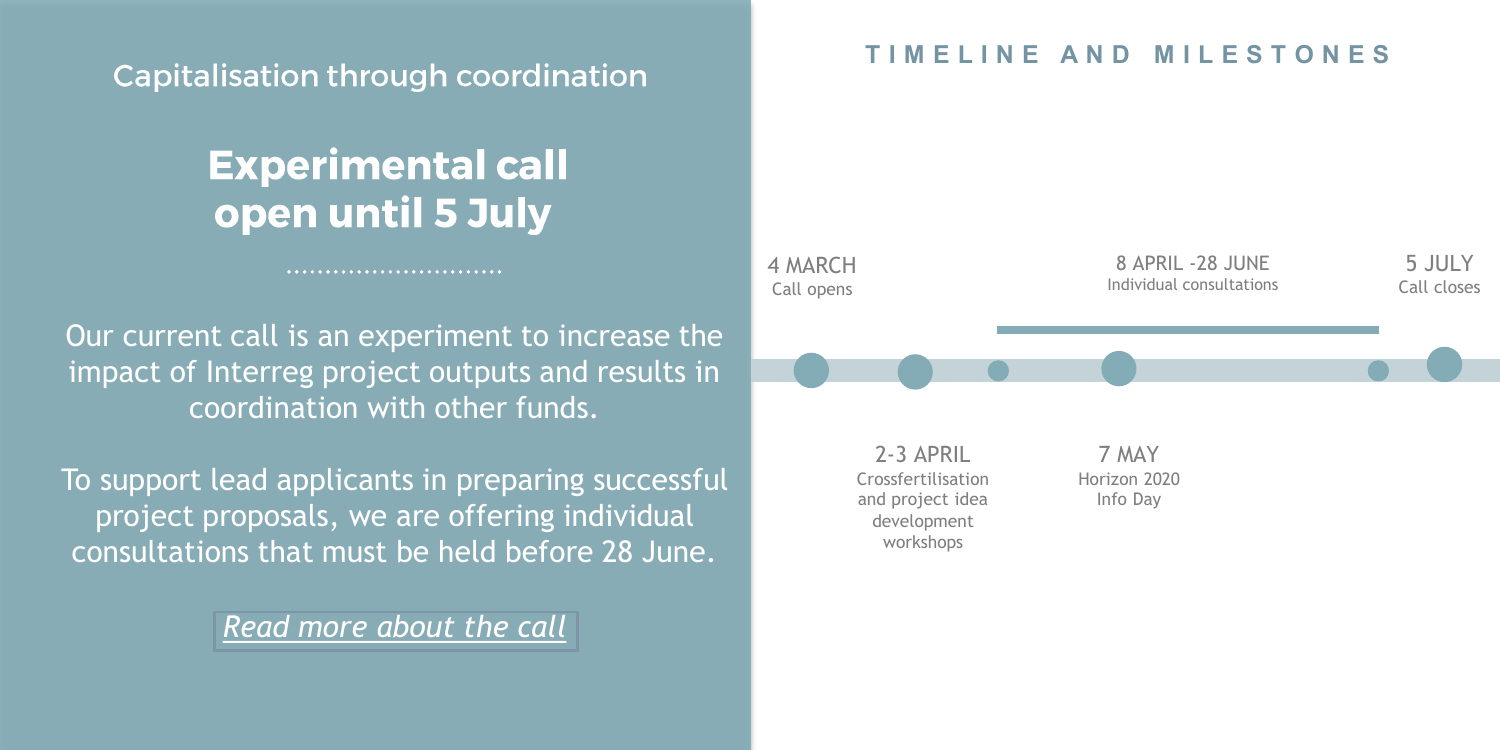

**Application package** 

### **Find out how to write** a good application

If you are planning to submit a project proposal to our experimental call, you can download the full application package from our website. It includes the application manual and its annexes, as well as other complementary tools for partner search etc.

*[Download the package](https://www.interreg-central.eu/Content.Node/apply/apply.html#Documents)*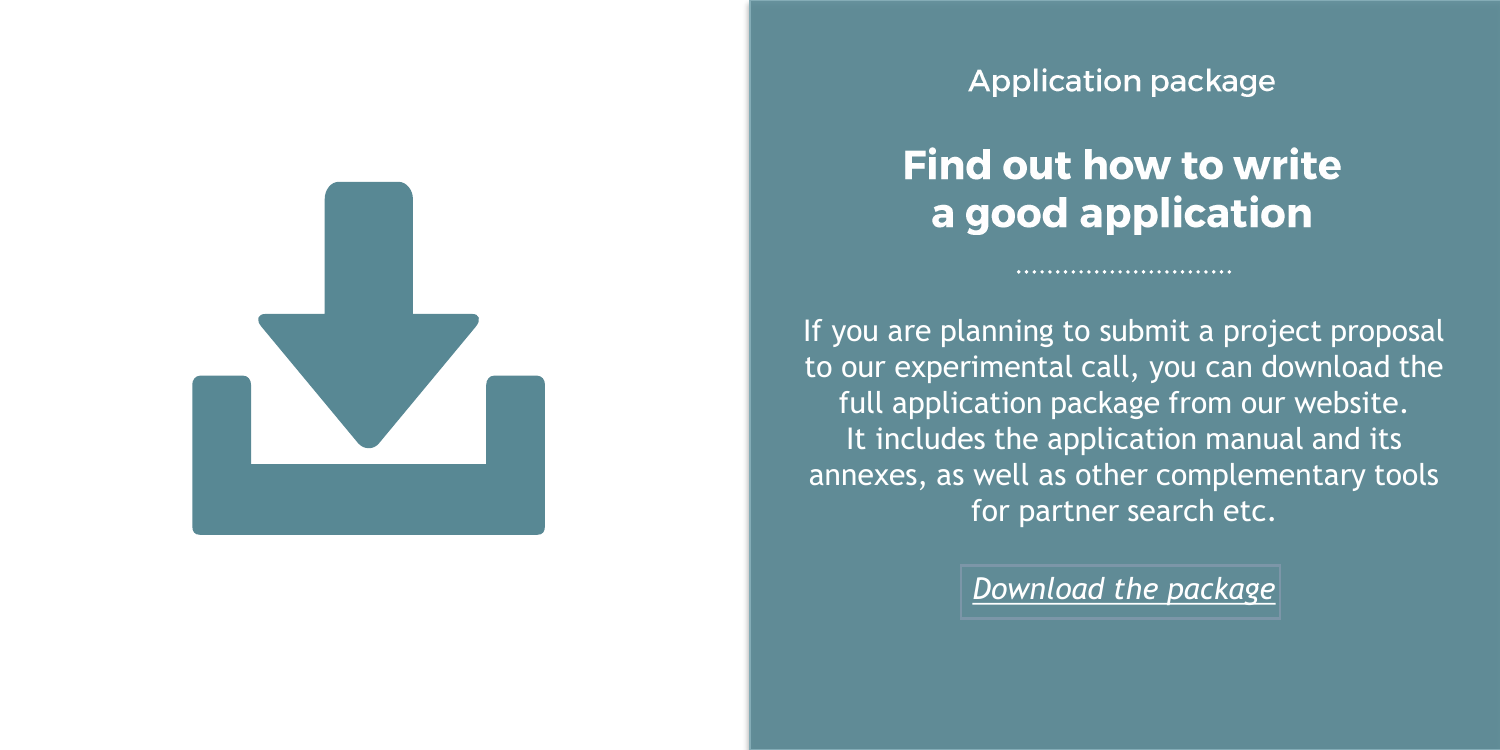**Matchmaking tool** 

# **Find fitting partners** beyond the Interreg community

Are you searching for relevant partners from directly-managed programmes to join your project idea and take your results forward?

The European Commission DG Research and Innovation provided us with a brand new matchmaking tool for finding partners from research projects that thematically fit.

*[Find research partners with this tool](https://www.interreg-central.eu/Content.Node/apply/apply.html#Documents)*

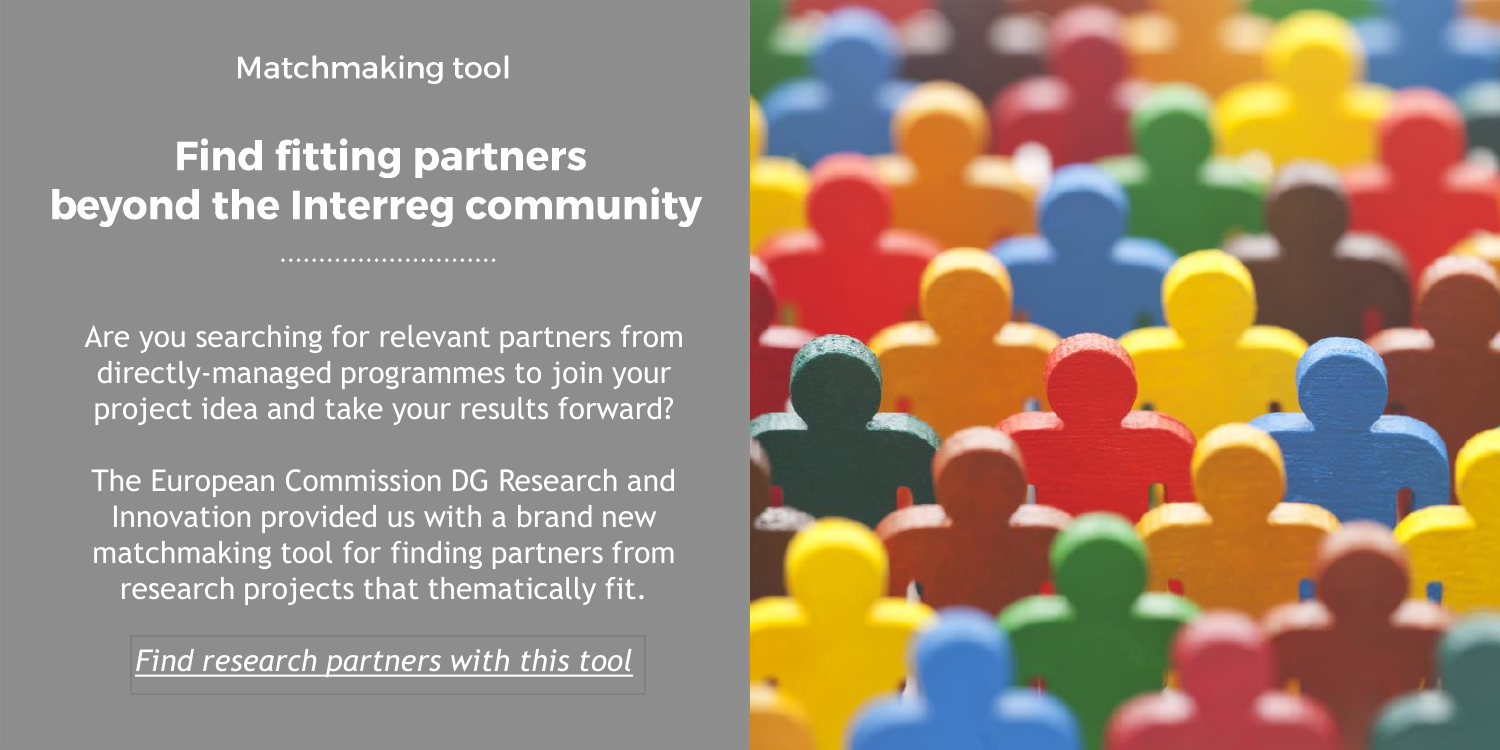

What to capitalise on

### **Find relevant Interreg** outputs and results

We have launched our Interreg CENTRAL EUROPE output library and dozens of outputs are already available.

It will be a good starting point if you are still looking for Interreg solutions that fit your project idea.

*[Browse through](https://www.interreg-central.eu/Content.Node/discover/Output-Library.html) the library*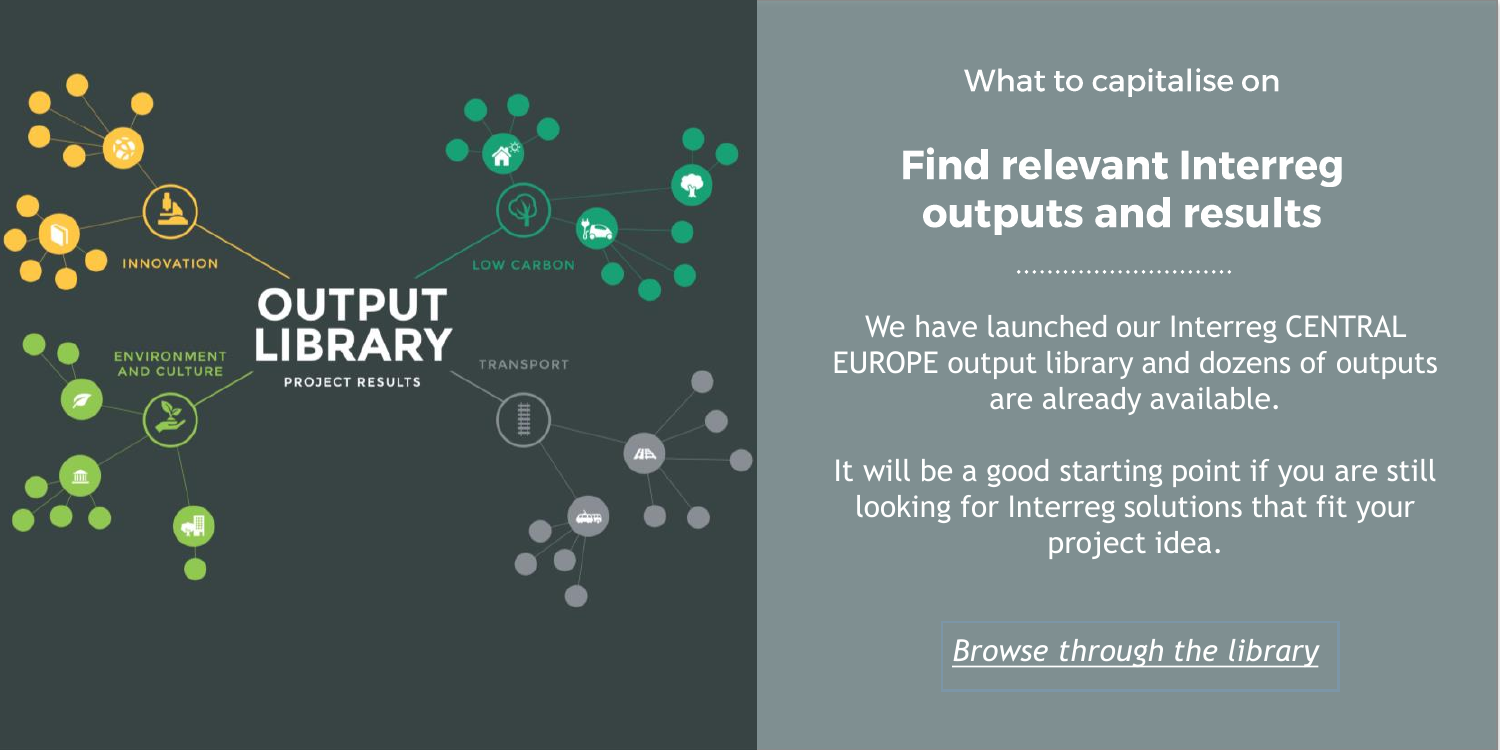Who to capitalise with

# **Find Interreg CENTRAL EUROPE** projects to work with

In our experimental call, project proposals need to further develop and improve existing outputs and results by making use of the experiences of more than one project.

Are you still looking for projects that you can join forces with? Our thematic pages give more information on our funded projects in each of the topics we focus on.

*[Visit our thematic pages](https://www.interreg-central.eu/Content.Node/discover/programme.html#Priorities)*

#### **PRIORITY**

#### **INNOVATION**

We make CENTRAL EUROPE more innovative and competitive by addressing socio-economic challenges and needs related to smart growth.

**INNOVATION** 

#### **PRIORITY**

#### **LOW CARBON**

We reduce the carbon footprint in CENTRAL EUROPE by increasing the use of renewable energies and improving energy efficiency.



#### **PRIORITY**

#### NATURE & CULTURE

**PRIORITY** 

We value the environment and culture in CENTRAL EUROPE by protecting and sustainably using natural and cultural heritage and resources.



#### **TRANSPORT**

We better connect CENTRAL EUROPE by reducing gaps between peripheral, less accessible regions and well-connected centres

| <b>Discover</b> |  |
|-----------------|--|
| TRANSPORT       |  |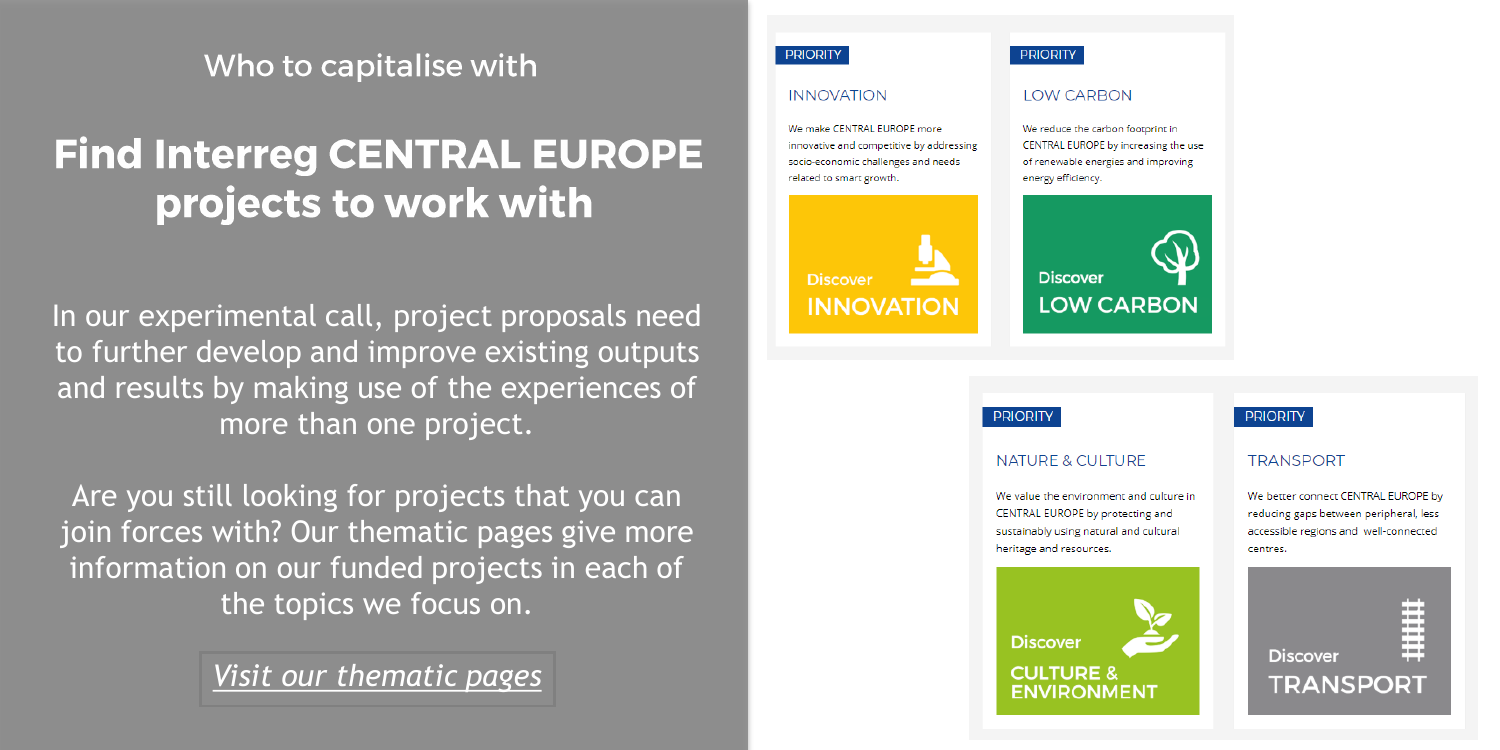

Where to meet potential partners

## **Team up with researchers** in this EC Info Day

The upcoming Horizon 2020 Info Day in Brussels on 7 May will offer potential lead applicants an opportunity to present initial project ideas to fitting partners from the FP7 and Horizon 2020 research programmes.